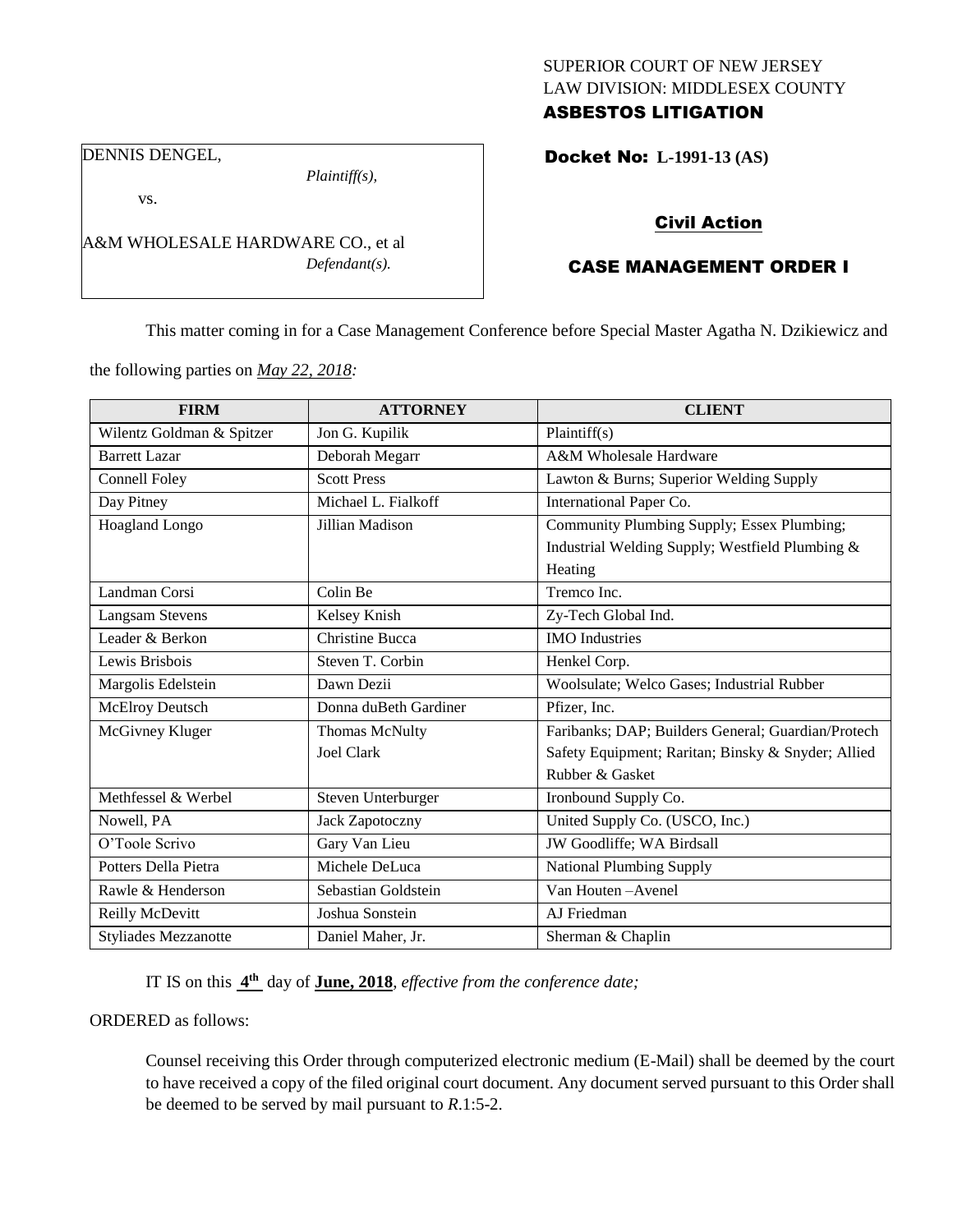Defense counsel shall notify plaintiff's counsel within thirty (30) days of the date of this Order if their client was incorrectly named in the Complaint. Counsel may be barred from raising this defense at a later time for failure to comply.

## **DISCOVERY**

June 1, 2018 Defendants shall serve answers to standard interrogatories by this date.

## **EARLY SETTLEMENT**

- August 3, 2018 Settlement demands shall be served on all counsel and the Special Master by this date.
- September 12, 2018 @ 9:30am Early settlement conference. All defense counsel shall appear with authority to negotiate settlement and have a representative authorized to negotiate settlement available by phone. Any request to be excused from the settlement conference shall be made to the Special Master no later than 4:00pm of the day prior to the conference.

## **SUMMARY JUDGMENT MOTION PRACTICE**

- June 8, 2018 Plaintiff's counsel shall advise, in writing, of intent not to oppose motions by this date.
- June 22, 2018 Summary judgment motions shall be filed no later than this date.
- July 20, 2018 Last return date for summary judgment motions.

#### **MEDICAL DEFENSE**

- October 31, 2018 Plaintiff shall serve an updated medical expert report by this date.
- December 31, 2018 Defendants shall identify its medical experts and serve medical reports, if any, by this date. In addition, defendants shall notify plaintiff's counsel (as well as all counsel of record) of a joinder in an expert medical defense by this date.

#### **LIABILITY EXPERT REPORTS**

- October 31, 2018 Plaintiff shall identify its liability experts and serve liability expert reports or a certified expert statement by this date or waive any opportunity to rely on liability expert testimony.
- December 31, 2018 Defendants shall identify its liability experts and serve liability expert reports, if any, by this date or waive any opportunity to rely on liability expert testimony.

#### **EXPERT DEPOSITIONS**

January 31, 2019 Expert depositions shall be completed by this date. To the extent that plaintiff and defendant generic experts have been deposed before, the parties seeking that deposition in this case must file an application before the Special Master and demonstrate the necessity for that deposition. To the extent possible, documents requested in a deposition notice directed to an expert shall be produced three days in advance of the expert deposition. The expert shall not be required to produce documents that are readily accessible in the public domain.

 $\_$  ,  $\_$  ,  $\_$  ,  $\_$  ,  $\_$  ,  $\_$  ,  $\_$  ,  $\_$  ,  $\_$  ,  $\_$  ,  $\_$  ,  $\_$  ,  $\_$  ,  $\_$  ,  $\_$  ,  $\_$  ,  $\_$  ,  $\_$  ,  $\_$  ,  $\_$  ,  $\_$  ,  $\_$  ,  $\_$  ,  $\_$  ,  $\_$  ,  $\_$  ,  $\_$  ,  $\_$  ,  $\_$  ,  $\_$  ,  $\_$  ,  $\_$  ,  $\_$  ,  $\_$  ,  $\_$  ,  $\_$  ,  $\_$  ,